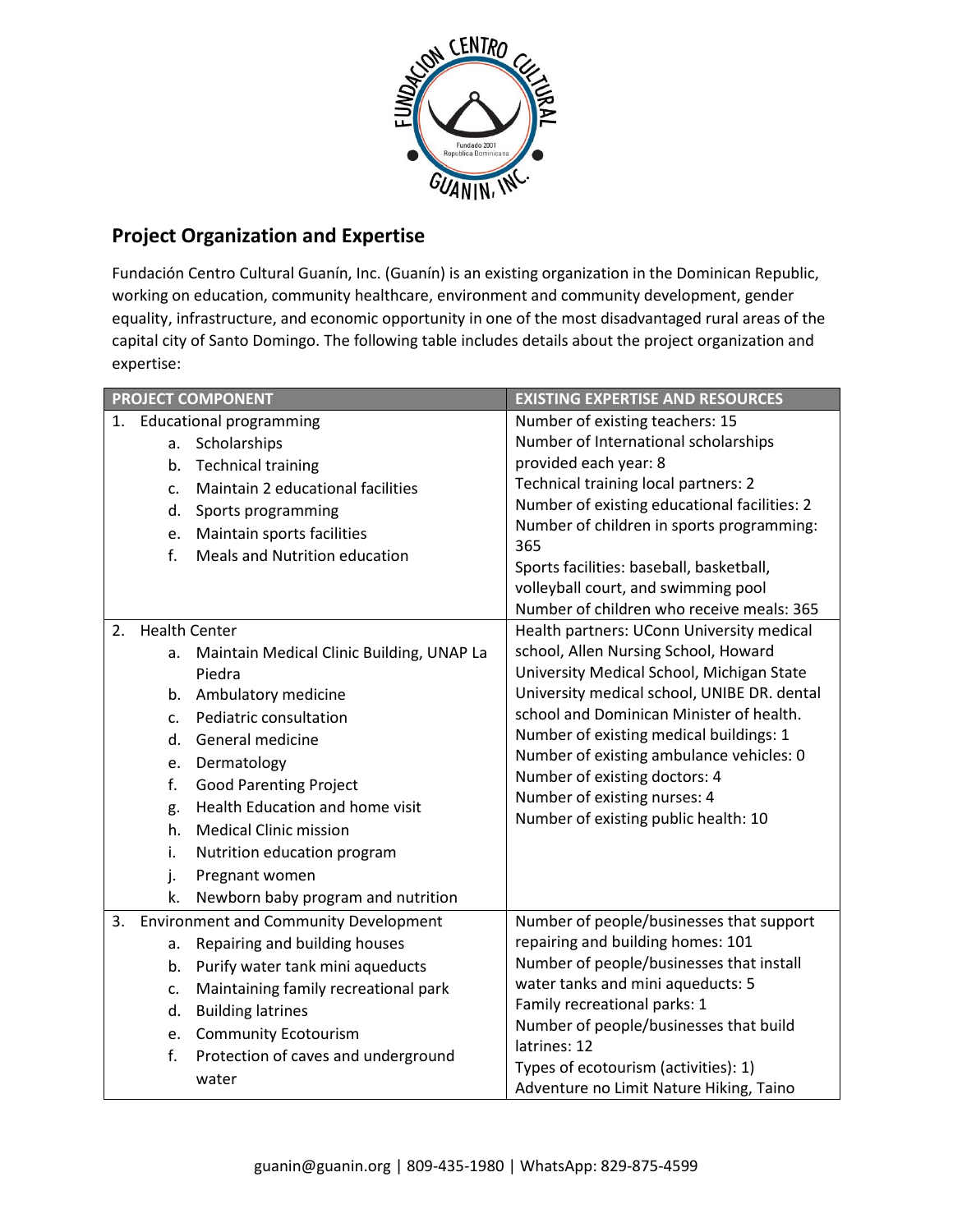

|    |                                                                                                                                                                                                                                                                                          | Caves, River and Mountain<br>2) Adventure no Limit 1.- ATV Four-wheeler,<br>Taino Caves, River and Beach<br>3) Adventure no Limit 2.- Mountain bike,<br>Taino Caves, River, Mountain and Beach<br>4) Adveture no Limit 3.- Kayak, River, Beach<br>and<br>Number of Tainos caves: 10                                                                                                                                                                                                                                                                                                                                                                                                                                                                                         |
|----|------------------------------------------------------------------------------------------------------------------------------------------------------------------------------------------------------------------------------------------------------------------------------------------|-----------------------------------------------------------------------------------------------------------------------------------------------------------------------------------------------------------------------------------------------------------------------------------------------------------------------------------------------------------------------------------------------------------------------------------------------------------------------------------------------------------------------------------------------------------------------------------------------------------------------------------------------------------------------------------------------------------------------------------------------------------------------------|
| 4. | <b>Gender Equality</b><br>We work in 3 main areas:<br>a) Inclusion:<br>b) Equity<br>c) Access                                                                                                                                                                                            | One of the problems that most affects at the<br>community of La Piedra, Valiente, Boca Chica<br>and surroundings, 40% of the population are<br>of Haitian descent and the vast majority do<br>not have a birth certificate, and that large<br>number of people do not have the right to<br>health, education and other services<br>provided by the State. There are also young<br>adolescents between 12 and 17 years of age<br>who become pregnant, which generates<br>psychological problems, low child weight due<br>to the lack of knowledge of mothers about<br>adequate child care, increased poverty<br>levels, and dropping out of school, among<br>other problems.<br>Such as: Child prostitution, child delinquency,<br>sexually transmitted diseases and others. |
| 5. | Infrastructure<br>Build access road, community roads<br>a.<br>Building safe drinking water infrastructure<br>b.                                                                                                                                                                          | Number of community roads built: 1<br>Number of people/businesses that support<br>building roads: 1 Local Governor and 5 local<br>business 1 USA University Juniata College<br>Number of people/businesses that support<br>the installation of safe drinking water<br>infrastructure:                                                                                                                                                                                                                                                                                                                                                                                                                                                                                       |
| 6. | <b>Economic Opportunity</b><br>Entrepreneurs, small loans to the women<br>а.<br>to do small business<br>Note: We have ideas to create jobs, so our women<br>and young people don't have to immigrate to big<br>cities like Santo Domingo or to tourist destinations<br>to look for work. | Project Manager: Dr. Denise Pralle<br>Dr. Denise Pralle Ph, D in medicine, professor<br>at the Allen Nursing School in USA, She is the<br>project Manage of Business Loans project                                                                                                                                                                                                                                                                                                                                                                                                                                                                                                                                                                                          |
| 7. | Management<br>a. Budget Management                                                                                                                                                                                                                                                       | Executive Director: Elias Severino, founded<br>Guanín in 2002 and manages the budget and<br>all day-to-day activities                                                                                                                                                                                                                                                                                                                                                                                                                                                                                                                                                                                                                                                       |